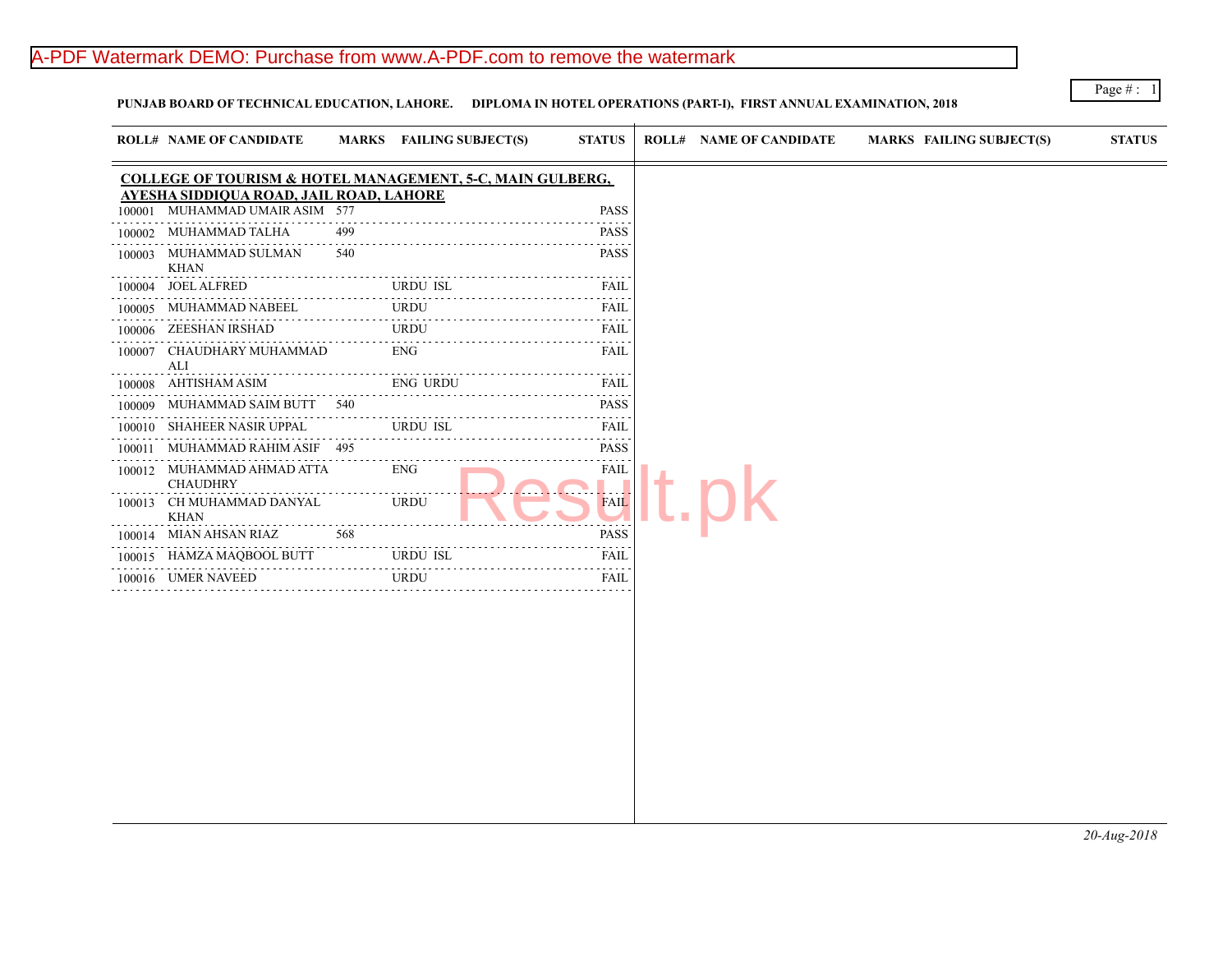## PUNJAB BOARD OF TECHNICAL EDUCATION, LAHORE. DIPLOMA IN HOTEL OPERATIONS (17) (PART-I), FIRST ANNUAL EXAMINATION

|        | <b>ROLL# NAME OF CANDIDATE</b>          |     | MARKS FAILING SUBJECT(S)                                             | <b>STATUS</b>                                                                                                                                       |        | <b>ROLL# NAME OF CANDIDATE</b>            | <b>MARKS FAIL</b> |       |
|--------|-----------------------------------------|-----|----------------------------------------------------------------------|-----------------------------------------------------------------------------------------------------------------------------------------------------|--------|-------------------------------------------|-------------------|-------|
|        |                                         |     | <b>COLLEGE OF TOURISM &amp; HOTEL MANAGEMENT, 5-C, MAIN GULBERG,</b> |                                                                                                                                                     |        | 108837 ZARA MARYAM                        | 574               |       |
|        | AYESHA SIDDIQUA ROAD, JAIL ROAD, LAHORE |     |                                                                      |                                                                                                                                                     |        | 108838 MARVA MUBEEN                       | 555               |       |
|        | 108810 WAHEED RAZA                      |     | <b>ISL</b>                                                           | FAIL                                                                                                                                                |        | 108839 MUHAMMAD HASEEB                    | 546               |       |
|        | 108811 ARAB KHAN                        | 488 |                                                                      | <b>PASS</b>                                                                                                                                         |        | <b>BILAL</b>                              |                   |       |
|        | 108812 ABDULLAH TARIQ                   | 442 |                                                                      | <b>PASS</b>                                                                                                                                         |        | 108840 SYED MUSTAFA ALI                   | 514               |       |
|        | 108813 DANIYAL RABBANI                  | 519 |                                                                      | <b>PASS</b>                                                                                                                                         |        | 108841 MUHAMMAD TALAL                     | 504               |       |
|        | 108814 ARSLAN ALI                       | 493 |                                                                      | <b>PASS</b>                                                                                                                                         |        | 108842 DANIYAL IQBAL                      | 530               |       |
|        | 108815 MOIZ HAIDER                      | 528 |                                                                      | <b>PASS</b>                                                                                                                                         |        | 108843 HINA ANWAR                         | 533               |       |
|        | 108816 SHER ALI KHAN<br>.               |     | <b>ENG-I LFSI-I</b>                                                  | <b>FAIL</b>                                                                                                                                         |        | 108844 ABDULLAH HAMID                     | 598               |       |
|        | 108817 ALIZA TAHIR                      |     | ENG-I ISL URDU-I CF F&BD-I                                           | FAIL                                                                                                                                                |        | 108845 AMEER HAMZA                        | 441               |       |
|        | 108818 HUSSAIN NASEEB KHAN              |     | LFSI-I PD RD-I<br>ENG-I                                              | FAIL                                                                                                                                                |        | 108846 ALIZAR                             | 517               |       |
|        | 108819 ABDUL HADI                       | 532 |                                                                      | $\mathcal{L}^{\mathcal{A}}\left( \mathcal{A}^{\mathcal{A}}\right) =\mathcal{L}^{\mathcal{A}}\left( \mathcal{A}^{\mathcal{A}}\right)$<br><b>PASS</b> |        | 108847 MUHAMMAD SHAHZIL<br><b>NADEEM</b>  | 510               |       |
|        | 108820 FAIZAN AHMAD                     | 497 |                                                                      | PASS                                                                                                                                                |        | 108848 MUHAMMAD AZIZ                      |                   | ENG-  |
|        | 108821 MAHA TARIQ                       | 540 |                                                                      | <b>PASS</b>                                                                                                                                         |        | <b>SHAHZAD</b>                            |                   | LFSI- |
|        | 108822 ZURSHER AHMAD                    | 479 |                                                                      | د د د د د<br><b>PASS</b>                                                                                                                            |        | 108849 SHAN ALI                           | 482               |       |
|        |                                         | 477 |                                                                      |                                                                                                                                                     |        | 108850 SAAD RASUL ALVI                    | 496               |       |
|        | 108823 BEHRAM UL HAQ                    | 452 |                                                                      | <b>PASS</b><br><b>PASS</b>                                                                                                                          |        | 108851 DANIEL SHOUKAT                     | 507               |       |
|        | 108824 AYZAD NOOR                       |     |                                                                      | - - - - -                                                                                                                                           |        | 108852 MUHAMMAD NOUROZ                    | 520               |       |
|        | 108825 MOIZ QAYYUM MALIK                | 494 |                                                                      | <b>PASS</b>                                                                                                                                         |        | <b>HASSAN</b><br>108853 MEHDI RAZA        | 517               |       |
|        | 108826 HIFZA                            | 477 |                                                                      | PASS                                                                                                                                                |        |                                           |                   |       |
|        | 108827 ASAD ABID                        | 457 |                                                                      | <b>PASS</b>                                                                                                                                         |        | 108854 SAUD IQBAL                         | 457               |       |
|        | 108828 ZOHA IQBAL                       | 474 |                                                                      | <b>PASS</b>                                                                                                                                         | 108855 | MUHAMMAD KAMRAN<br><b>KHALID</b>          | 510               |       |
|        | 108829 HATIB BUKHARI                    | 495 |                                                                      | PASS<br>.                                                                                                                                           |        | 108856 JABRAN SIKANDAR                    | 441               |       |
|        | 108830 MUHAMMAD WALEED<br><b>TAHIR</b>  | 539 |                                                                      | <b>PASS</b>                                                                                                                                         |        | <b>COLLEGE OF TOURISM AND HOTEL MANAC</b> |                   |       |
| 108831 | MUHAMMAD ABDULLAH                       | 521 |                                                                      | <b>PASS</b>                                                                                                                                         |        | <b>COLONY, BOSAN ROAD, MULTAN</b>         |                   |       |
|        | 108832 MUHAMMAD SOHAIB                  | 463 |                                                                      | <b>PASS</b>                                                                                                                                         |        | 108857 UBAID RIFFAT                       | 467               |       |
|        | 108833 MINAHIL KHALID PAL               | 478 |                                                                      | <b>PASS</b>                                                                                                                                         |        | 108858 HAMZA BADAR                        | 477               |       |
|        | 108834 FAEEZ ISHFAQ                     | 447 |                                                                      | .<br><b>PASS</b>                                                                                                                                    |        | 108859 SHAMROZ MUHAMMAD<br><b>KHAN</b>    | 482               |       |
|        | 108835 MUHAMMAD HASSAN                  | 446 |                                                                      | <b>PASS</b>                                                                                                                                         |        | 108860 ANJILA MARYAM                      | 620               |       |
|        | 108836 TAQUI SHAF                       | 465 |                                                                      | <b>PASS</b>                                                                                                                                         |        | 108861 KHAWAJA ABDUL MUEED                | 497               |       |
|        |                                         |     |                                                                      |                                                                                                                                                     |        |                                           |                   |       |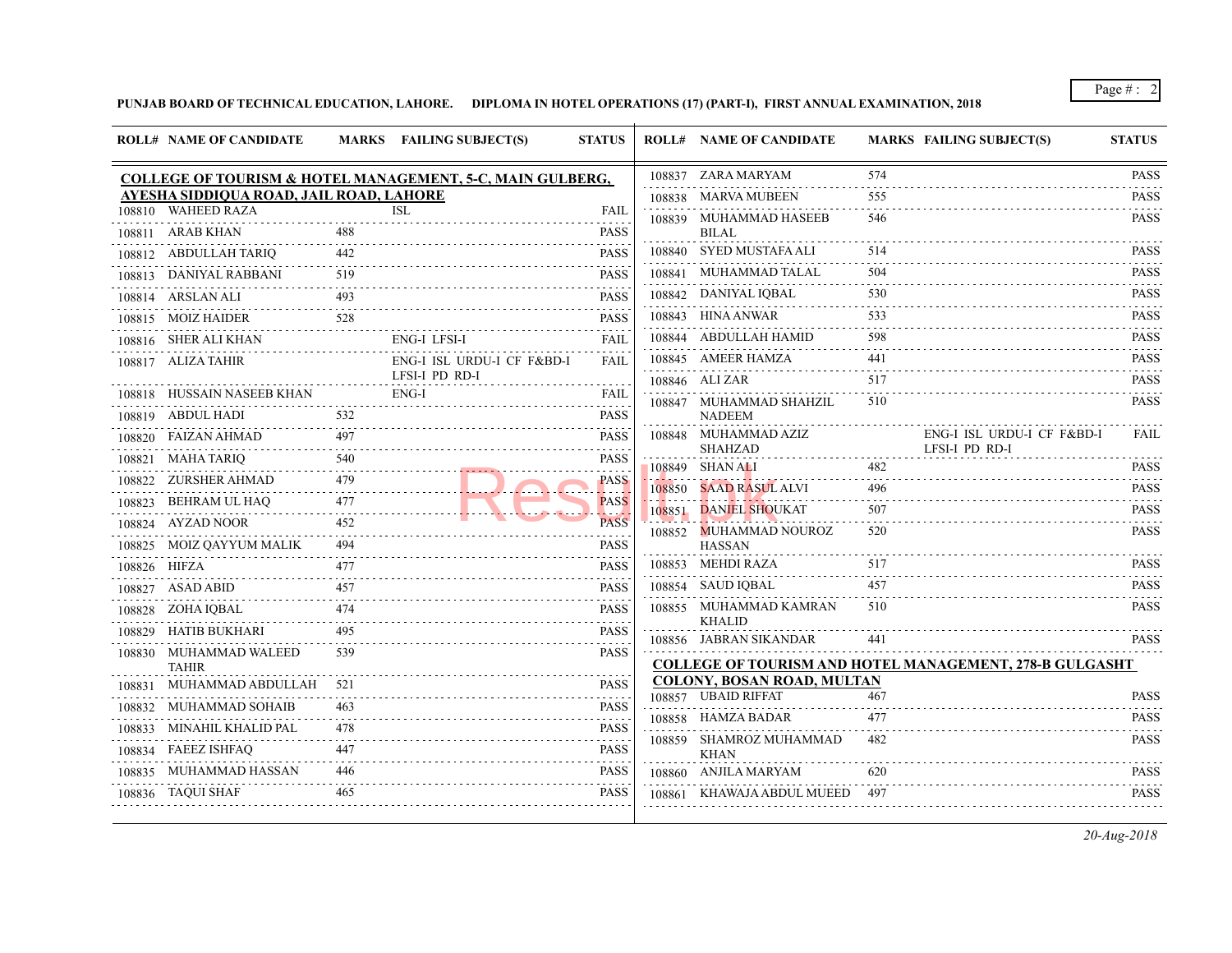## PUNJAB BOARD OF TECHNICAL EDUCATION, LAHORE. DIPLOMA IN HOTEL OPERATIONS (17) (PART-I), FIRST ANNUAL EXAMINATION

 $\overline{1}$ 

|        | <b>ROLL# NAME OF CANDIDATE</b>              |          | MARKS FAILING SUBJECT(S)<br><b>STATUS</b>    | <b>ROLL# NAME OF CANDIDATE</b> | <b>MARKS FAIL</b> |
|--------|---------------------------------------------|----------|----------------------------------------------|--------------------------------|-------------------|
| 108862 | TALHA IFTIKHAR                              | 512      | <b>PASS</b>                                  |                                |                   |
| 108863 | UZAIR ZULAFQAR                              | 448      | <b>PASS</b>                                  |                                |                   |
| 108864 | MUHAMMAD ZAIN QURESHI557                    |          | <b>PASS</b><br><b><i><u><u>.</u></u></i></b> |                                |                   |
| 108865 | WALI SHER BUKHARI                           | 429      | <b>PASS</b>                                  |                                |                   |
| 108866 | MUHAMMAD ARHAM<br><b>MALIK</b>              | 516      | <b>PASS</b>                                  |                                |                   |
| 108867 | SHAHERZAD MUAZZAM                           | 583      | <b>PASS</b>                                  |                                |                   |
| 108868 | USAMA JAHANGIR                              | 531      | <b>PASS</b>                                  |                                |                   |
|        | 108869 ANAS ASLAM                           | 559      | <b>PASS</b>                                  |                                |                   |
| 108870 | MUHAMMAD HASSAN<br><b>AZHAR</b>             | 530      | <b>PASS</b>                                  |                                |                   |
|        | 108871 MAHVISH                              | 530<br>. | <b>PASS</b>                                  |                                |                   |
|        | 108872 SHER DIL SHAHID                      | 421      | <b>PASS</b>                                  |                                |                   |
|        | 108873 MUHAMMAD ABDULLAH 524<br><b>KHAN</b> |          | <b>PASS</b><br>المتمام مامام                 |                                |                   |
|        | 108874 SAMEER NADEEM                        | 519      | <b>PASS</b>                                  |                                |                   |
| 116497 | <b>MOIZ MUSTAFA</b>                         |          | <b>RL</b> Fee<br>. <b>. .</b>                |                                |                   |
| 116498 | SYED AHMED ALI NAQVI                        |          | <b>RL</b> Fee<br><b>Contract Contract</b>    |                                |                   |
| 116499 | SHEIKH AMEER ALI                            |          | RL Fee                                       |                                |                   |
| 116500 | HAFIZ AHSAN FARRUKH                         |          | RL Fee                                       |                                |                   |
| 116501 | WISHAL AFTAB GILL                           |          | RL Fee                                       |                                |                   |
|        |                                             |          |                                              |                                |                   |